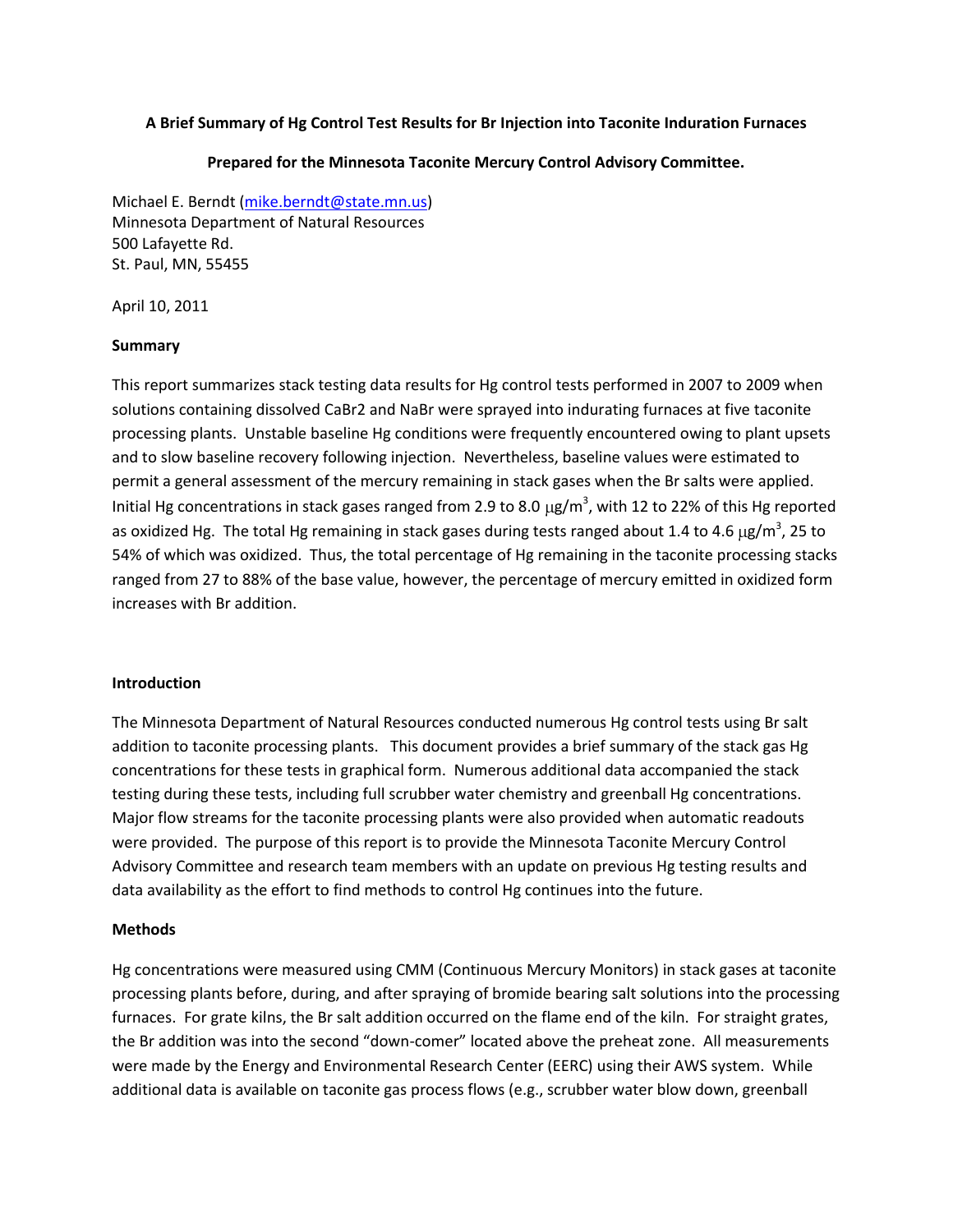feed rate, pellet production, gas temperature, etc..,) and composition of the streams, these data are not reported here because the purpose of this document is only to provide a brief overview of the stack gas chemistry, however, these data are available upon request from the author. Furthermore, additional tests were also conducted at these taconite processing facilities involving addition of dry NaBr salt directly to the greenball feed or of NaClO2 to the scrubber water. Injection of Br salt solutions directly into the furnace typically provided superior results to these other tests and so only these results are presented here.

**Results:** Br addition tests are summarized in Table 1 and presented in Figures 1 through 6. Typically, two forms of Hg were evaluated: Total Hg and Elemental Hg. Elemental Hg is generally insoluble in water and is thus, not easily captured by taconite processing streams. The difference between the two values (Total minus Elemental Hg) is believed to be present in oxidized form. Initial Hg concentrations in stack gases ranged from 2.9 to 8.0  $\mu$ g/m<sup>3</sup>, with 12 to 22% of this Hg apparently present in oxidized form. The total Hg remaining in stack gases during the conductions of tests ranged from 1.4 to 4.6 g/m<sup>3</sup>, 25 to 54% of which was present in oxidized form. The total percentage of Hg remaining in the taconite processing stacks ranged from 27 to 88% of the base value, however, the percentage of mercury emitted in oxidized form increases with Br addition.

|                                |                 |             |                 |         | <b>Test</b> |           |           |
|--------------------------------|-----------------|-------------|-----------------|---------|-------------|-----------|-----------|
|                                | <b>Base THg</b> | <b>Base</b> | Base %          | Test Hg | Elem.       | Test %    | $%$ THg   |
| <b>Test</b>                    | Conc            | Elem. Hg    | <b>Oxidized</b> | Conc    | Hg          | 0x        | Remaining |
| <b>Keewatin Taconite Ln 2</b>  | 5.5             | 4.4         | 20%             | 2.4     | 1.1         | 54%       | 44%       |
| <b>Hibbing Taconite Line 3</b> | 8               | 6.5         | 19%             | 3.1     | <b>NA</b>   | <b>NA</b> | 39%       |
| <b>Minntac Line 3</b>          | 5.2             | 4.6         | 12%             | 1.4     | 0.9         | 36%       | 27%       |
| <b>ArcelorMittal</b>           | 2.9             | 2.5         | 14%             | 2       | 1.5         | 25%       | 69%       |
| <b>United Taconite</b>         |                 |             |                 |         |             |           |           |
| Line 2 Stack A                 | 5.2             | 4.5         | 13%             | 4.6     | 2.5         | 46%       | 88%       |
| Line 2 Stack B                 | 4.6             | 3.6         | 22%             | 3.2     | 1.8         | 44%       | 70%       |

**Table 1** Hg concentrations ( $\mu$ g/m<sup>3</sup>) in stack gases at taconite processing facilities during Br injection tests conducted by the DNR from 2007 to 2009.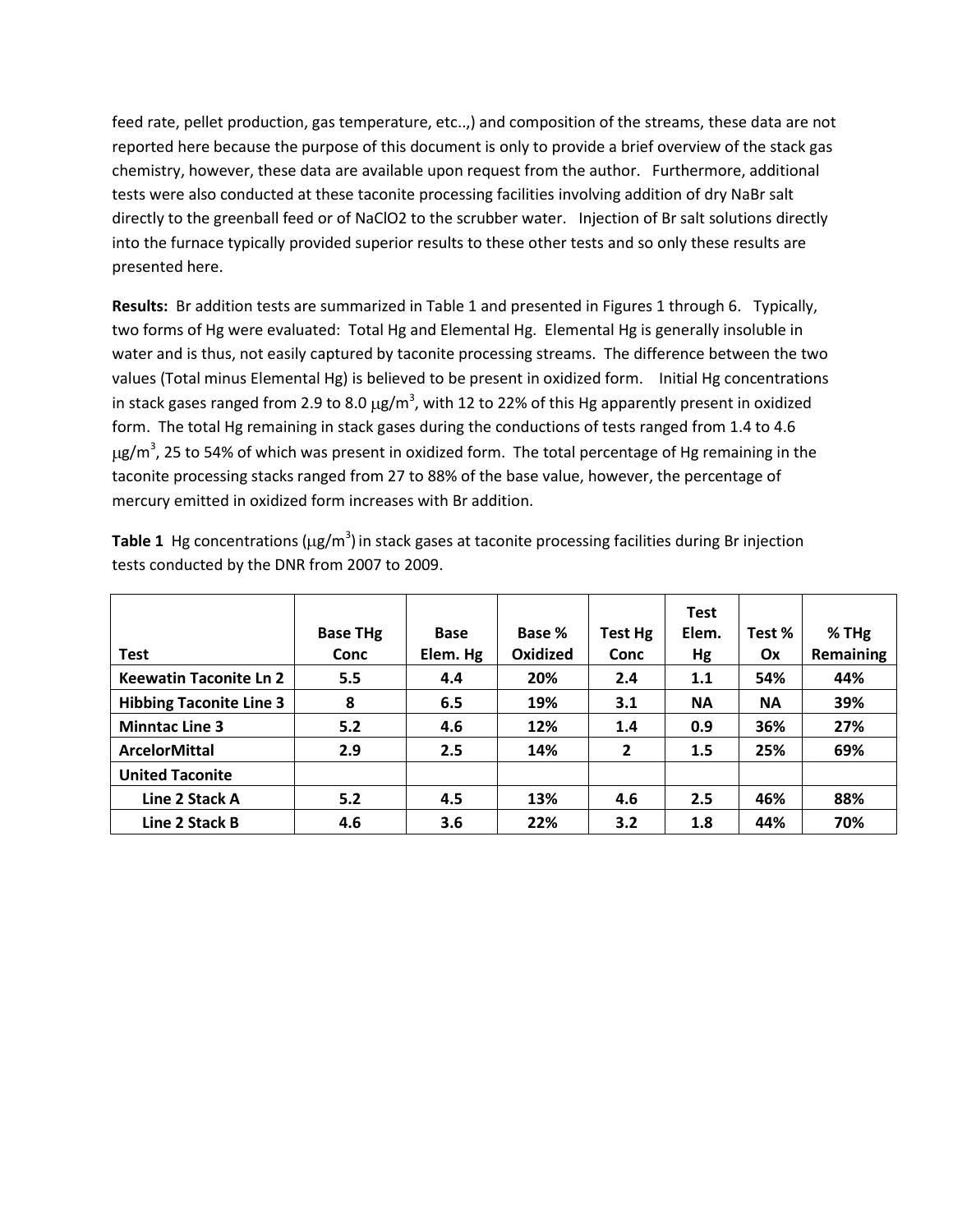

**Fig 1. Keewatin Taconite** test results. Dark blue diamond shapes represent total Hg. Pink squares represent elemental Hg. A plant upset occurred immediately in the morning when tests were about to begin. The plant came on line again and the test was begun approximately three hours later. It was found that 25 wt% CaBr<sub>2</sub> injection at 0.4 gpm provided better Hg capture than injection of 37.5 wt%  $CaBr<sub>2</sub>$  solution at the same rate.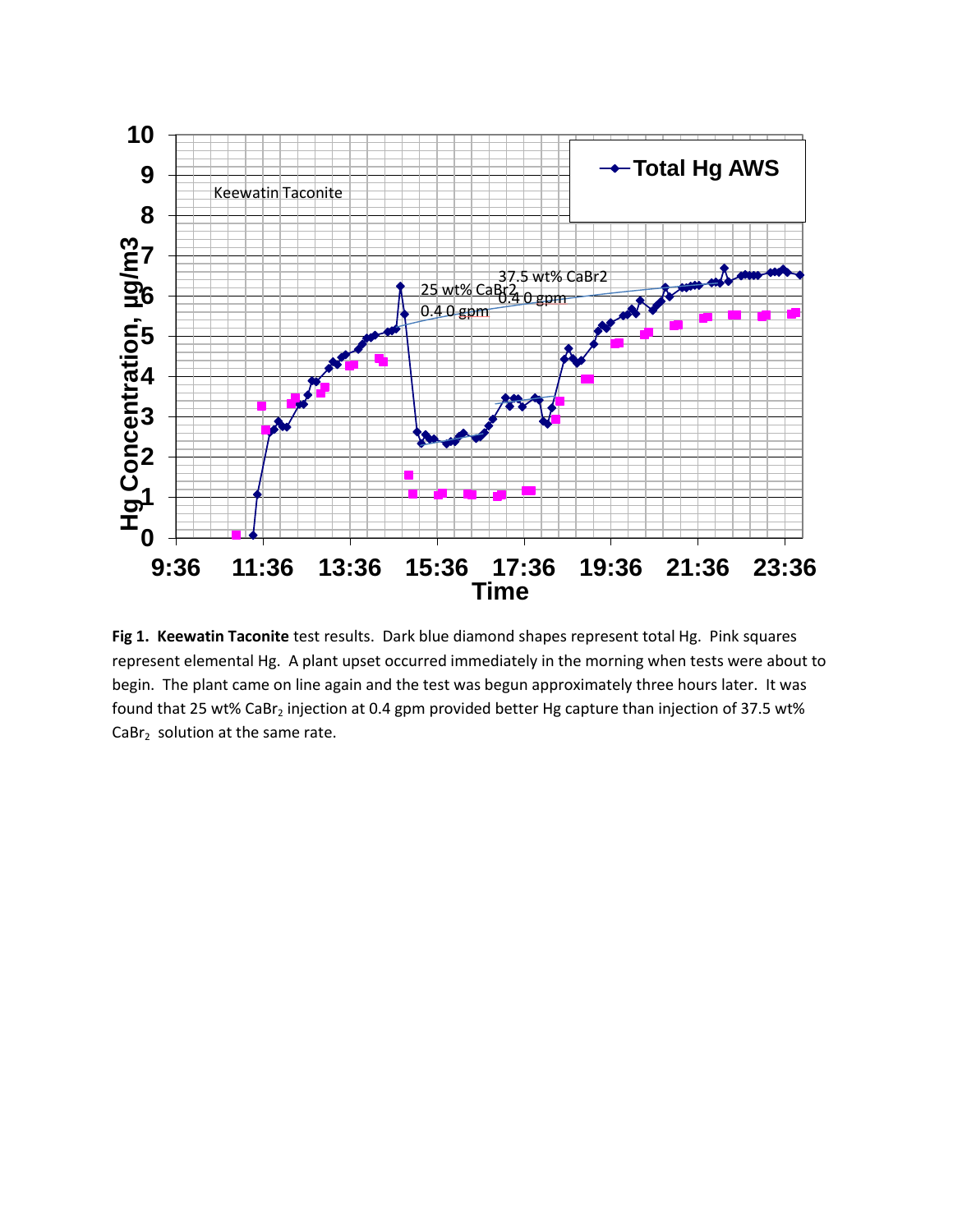

**Fig 2. Hibbing Taconite** Line 3 test results. Dark blue diamond shapes represent total Hg. Pink squares represent elemental Hg. Several tests were conducted at Hibbing Taconite over a period of approximately eight hours. Only the NaBr injection test, beginning at 12:00 and ending at 13:00 is evaluated here. The smaller dips beginning at 10:00 and 14:00 represent NaCl injection, and the large dip at 16:00 represents CaBr2 injection. Hg concentration recovery to the pre-test values in the stack gases at this site were very slow following the tests. Note that elemental Hg analysis suggest nearly all of the Hg in the stack gas was present in oxidized form during the Br tests (e.g., very low elemental Hg mercury), but this was later found to be due to an artifact of the method being used to measure Hg. This problem was corrected and is not believed to affect analysis at the other sites.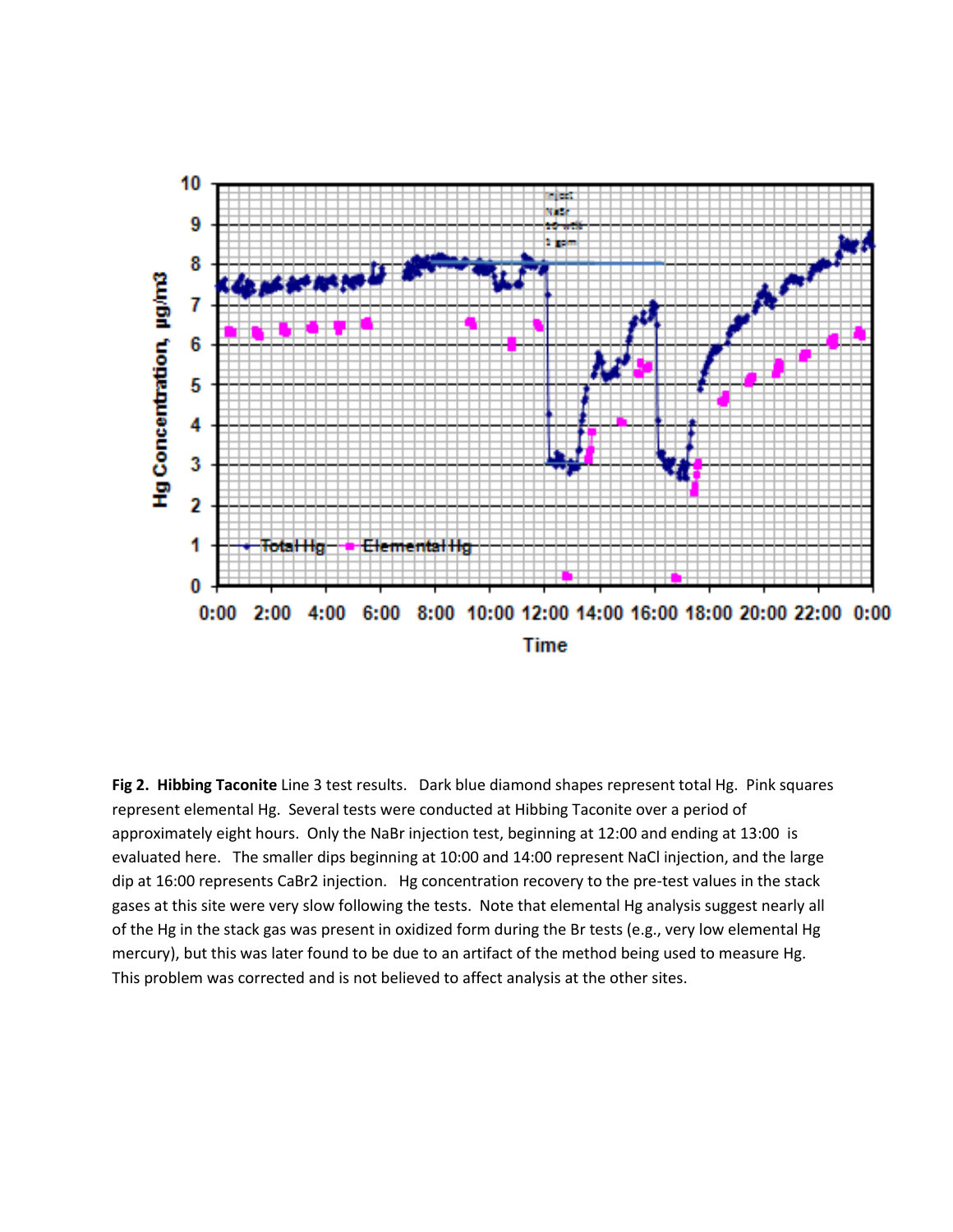

 **Fig. 3:** Hg concentrations resulting from Hg tests conducted on **Minntac Line 3**. Dark blue diamond shapes represent total Hg. Pink squares represent elemental Hg. CaBr2 addition took place between 23.46 and 23.61 on this time scale (units are in digital days). A temporary monitor malfunction occurred just as the test was scheduled to begin but this was not immediately noticed. It was quickly fixed and readings resumed. As commonly occurred at the other taconite plants, the rebound in Hg concentration in stack gases following the test was very slow.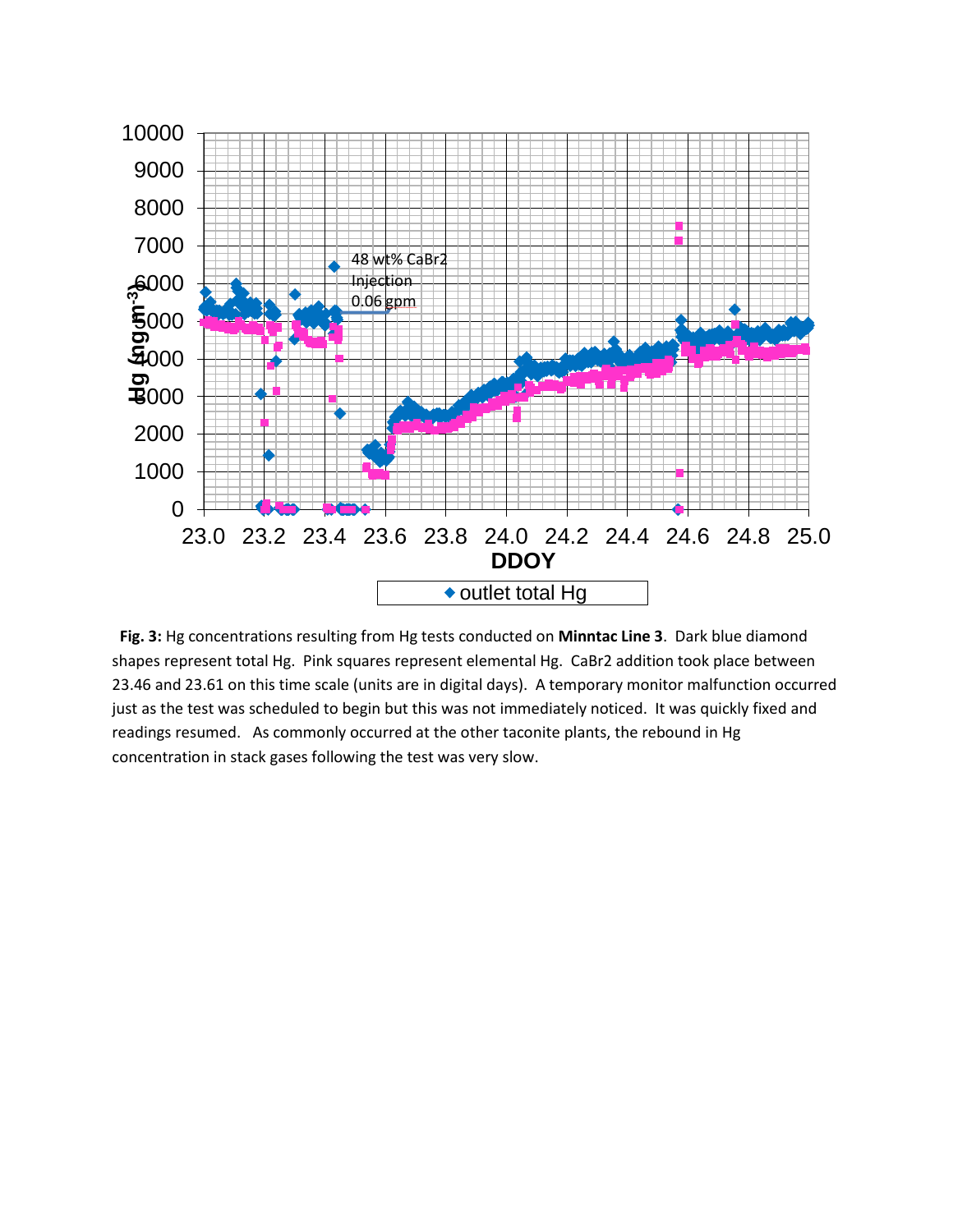## Arcelor Mittal Tests



**Fig. 4:** Hg concentrations resulting from Hg tests conducted on **ArcelorMittal.** Dark blue diamond shapes represent total Hg. Pink squares represent elemental Hg. (yellow triangles are NOX measurements). The baseline shifted greatly prior to this test. Sometime before 22.5, the plant began wasting their scrubber water as a part of the test. Actual CaBr2 injection occurred between 23.3 and 23.7 on this time scale (digital days).